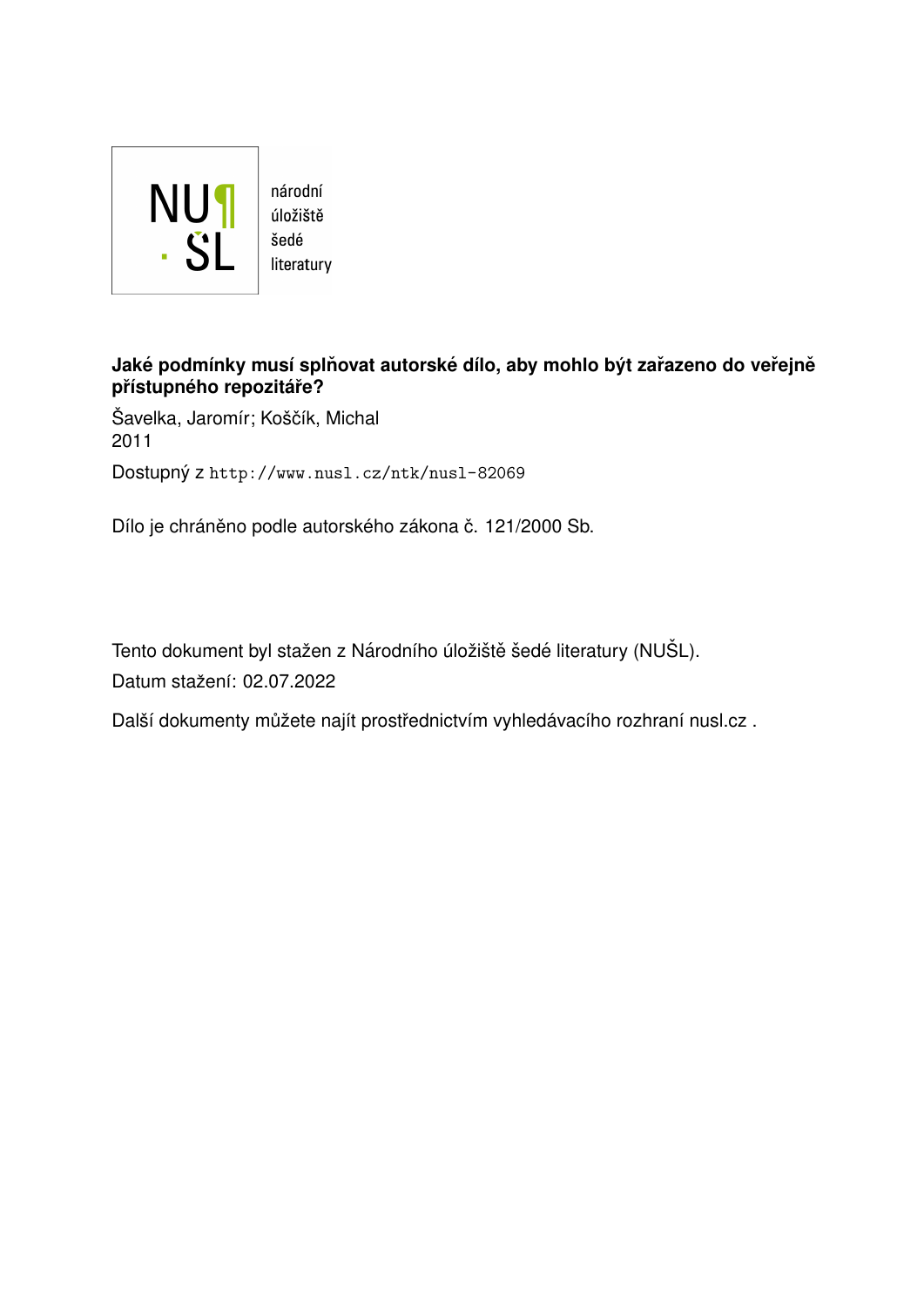

### Publishing Grey Literature in On-Line Repositories *(Copyright Law Perspective)*

#### Seminar on Providing Access to Grey Literature

### *25-10-2011, NTL Prague*

Tento projekt je spolufinancován Evropským sociálním fondem a státním rozpočtem České republiky.



INVESTICE DO ROZVOJE VZDĚLÁVÁNÍ

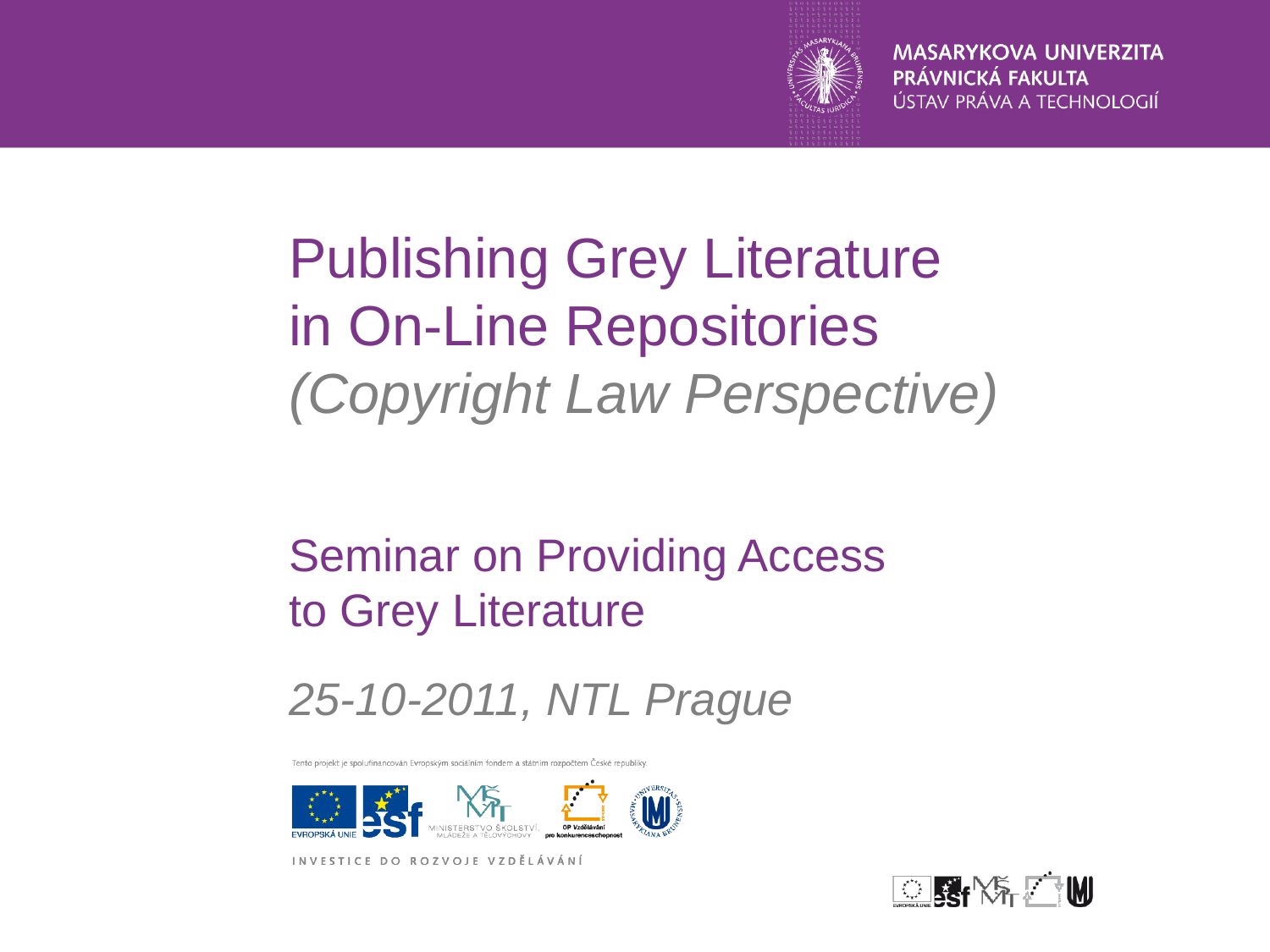



## Jaromír Šavelka

Department of Law and Technology, School of Law, Masaryk University

Email: jaromir.savelka@law.muni.cz Telephone: 00420 549 495 377

### Michal Koščík

Department of Law and Technology, School of Law, Masaryk University

Email: michalkoscik@gmail.com

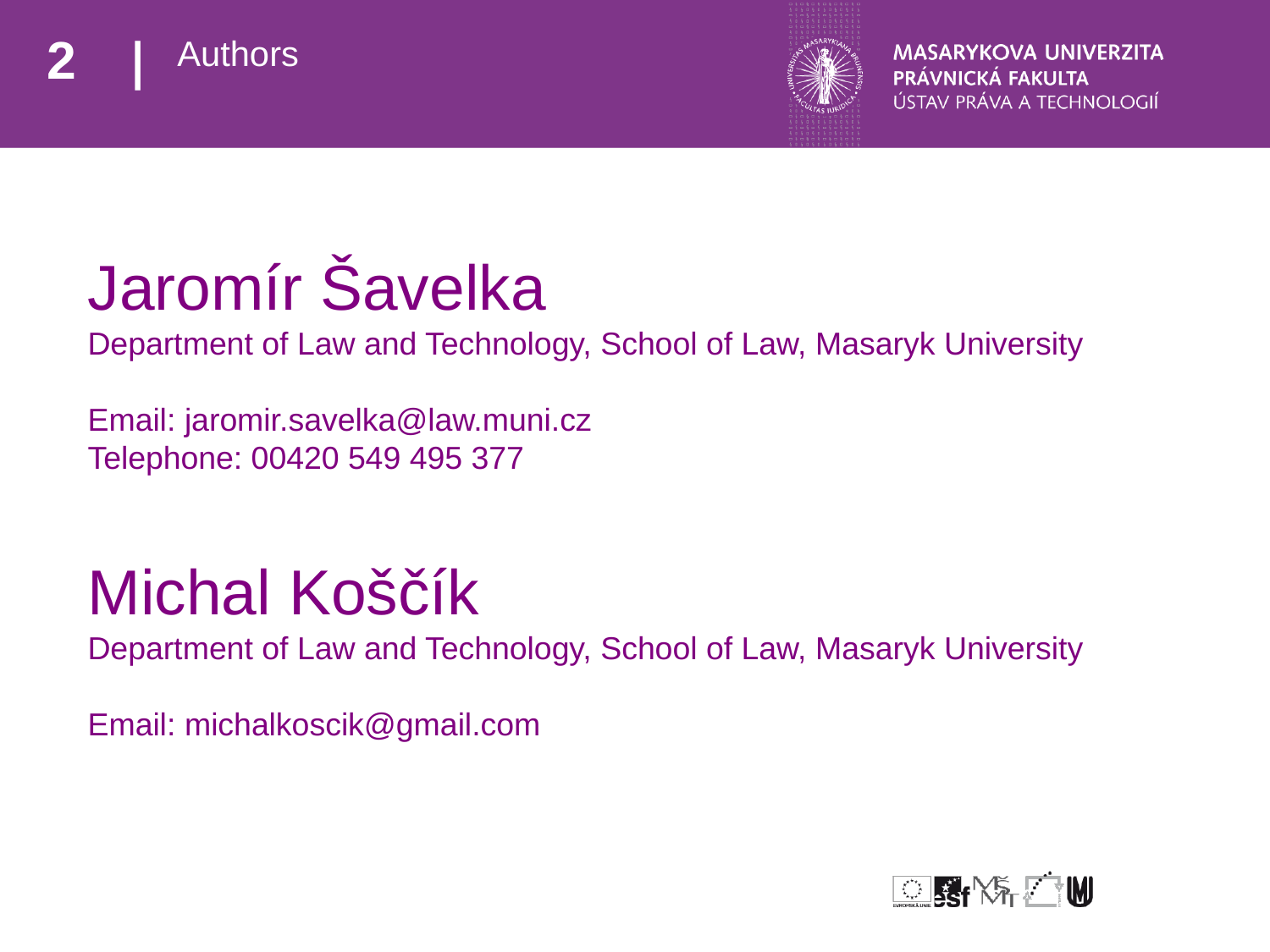



### Introduce a "step-by-step" ...

#### … process of a document evaluation ...

... from the "copyright law obstacles" point of view ...

### … for the purpose of its publishing in an on-line repository.

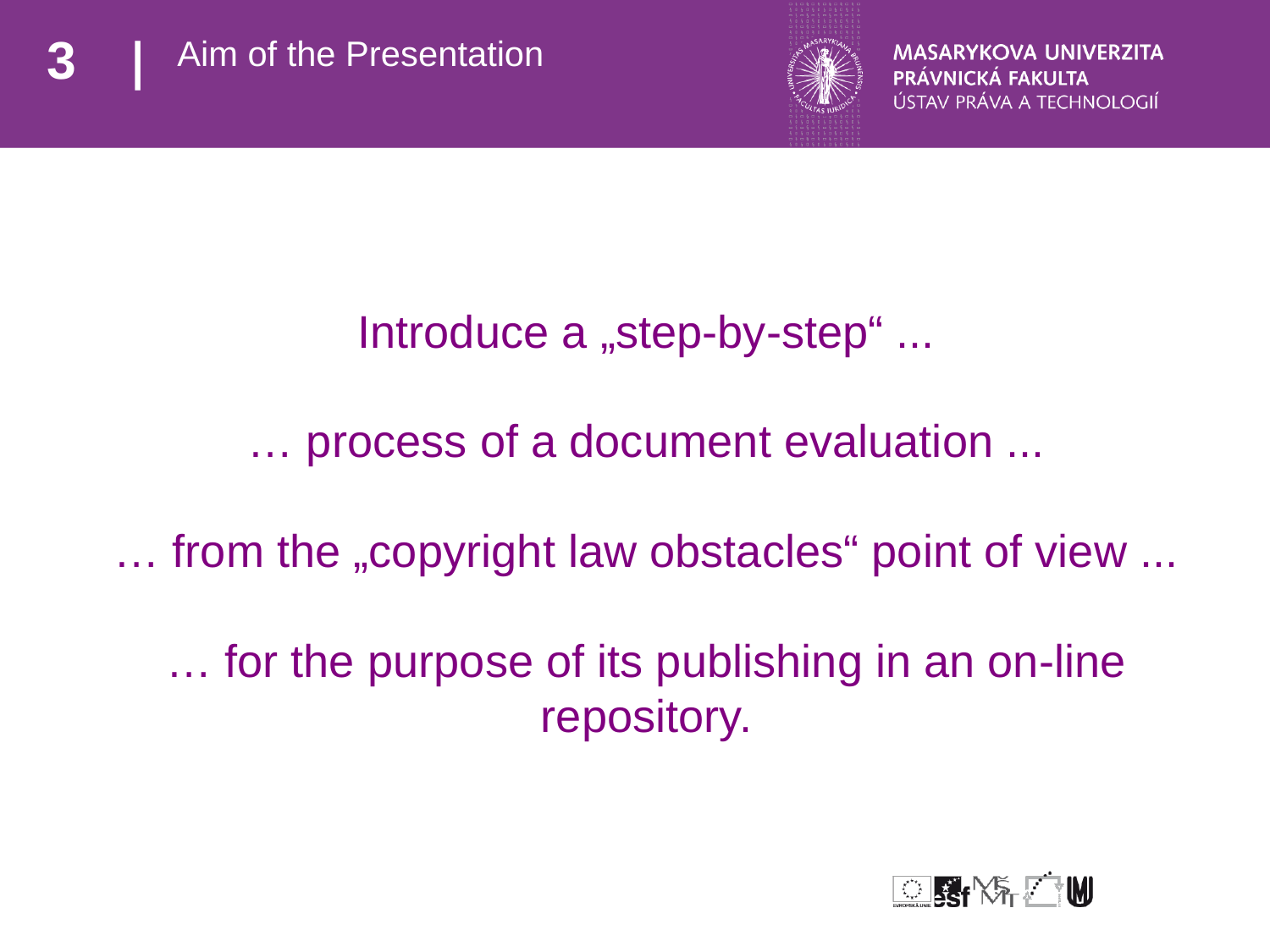

Publishing Grey Literature in On-Line Repositories

## **Providing Access in Absence of Rightholder's Consent**

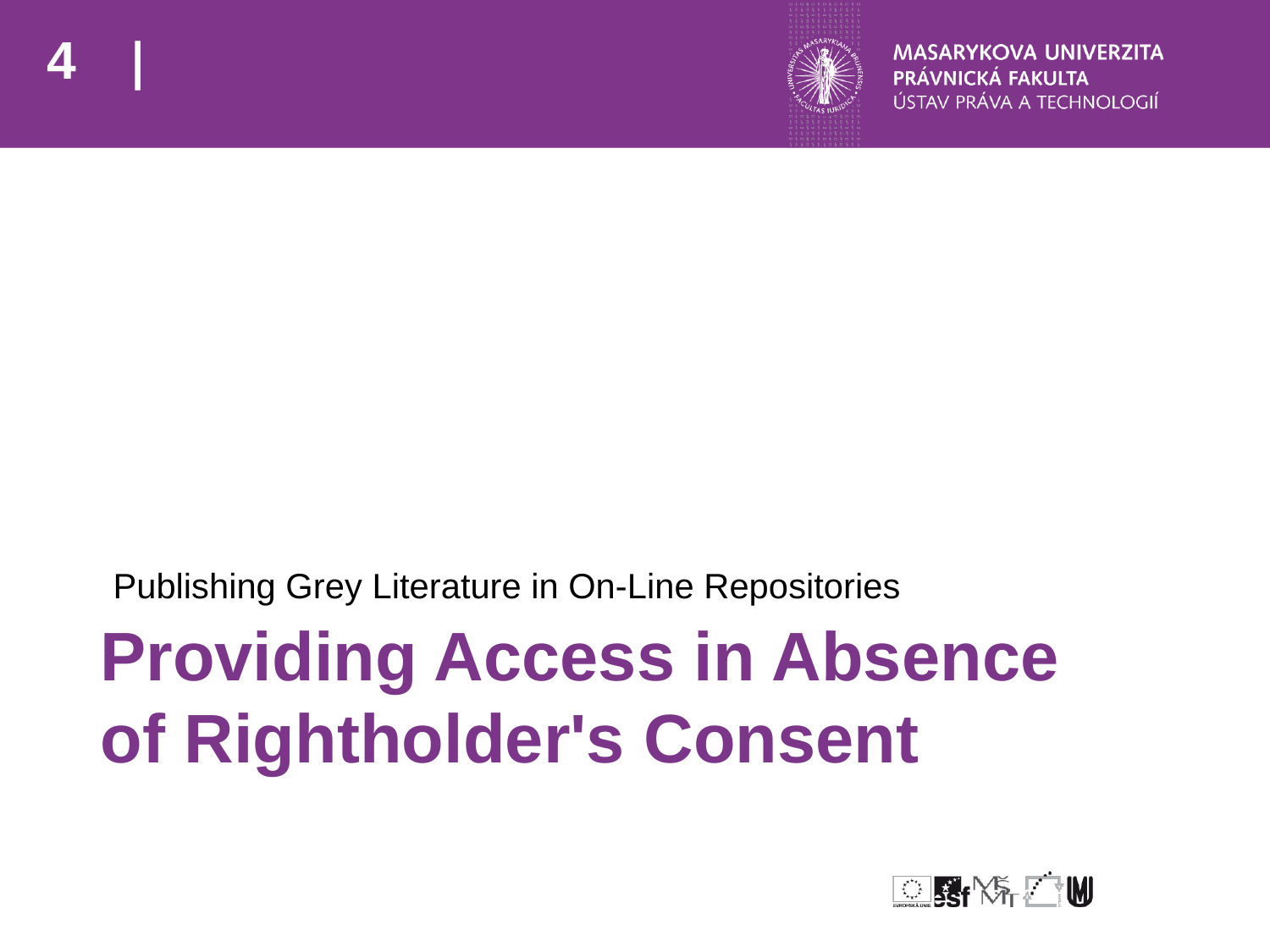





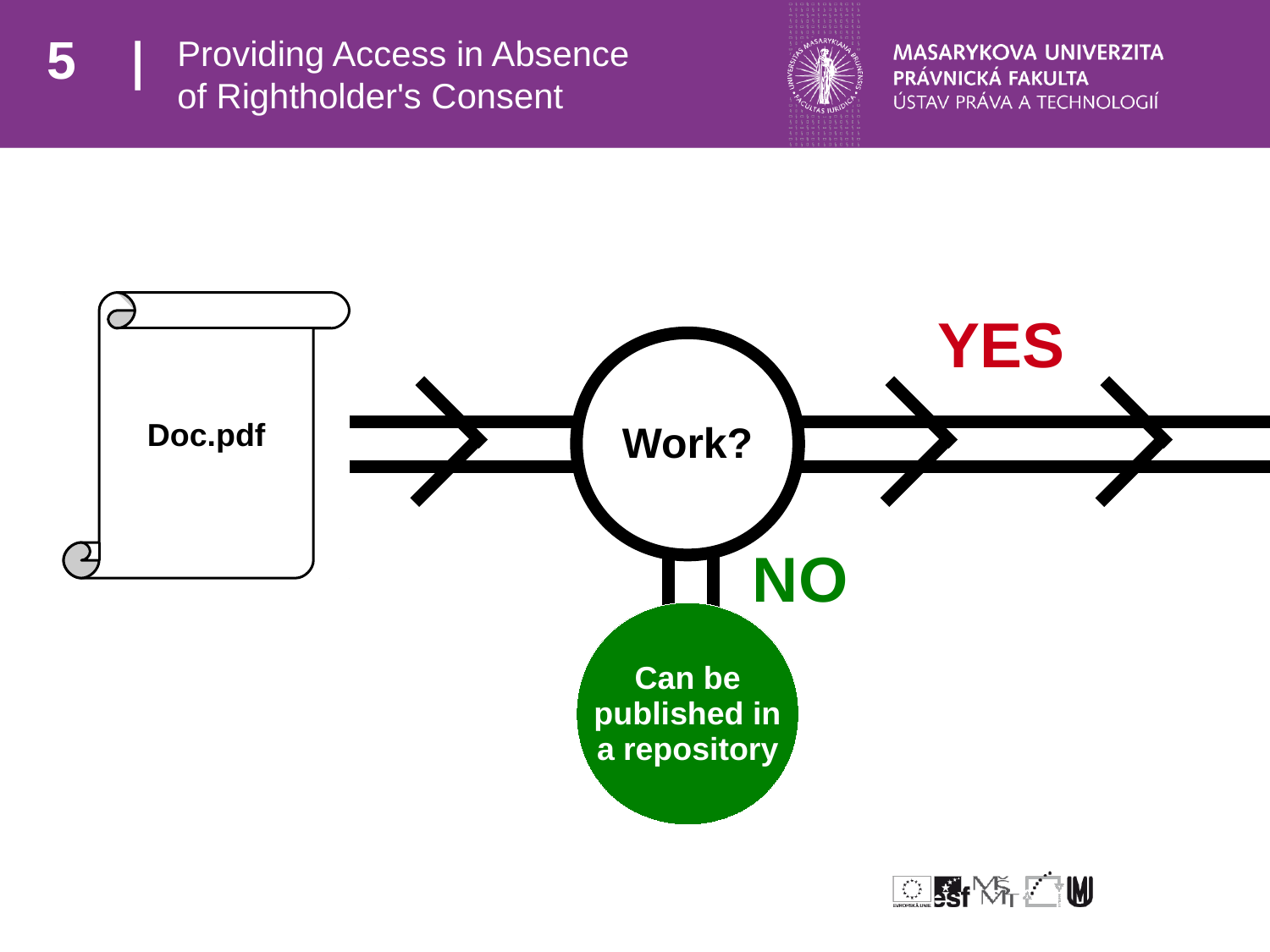





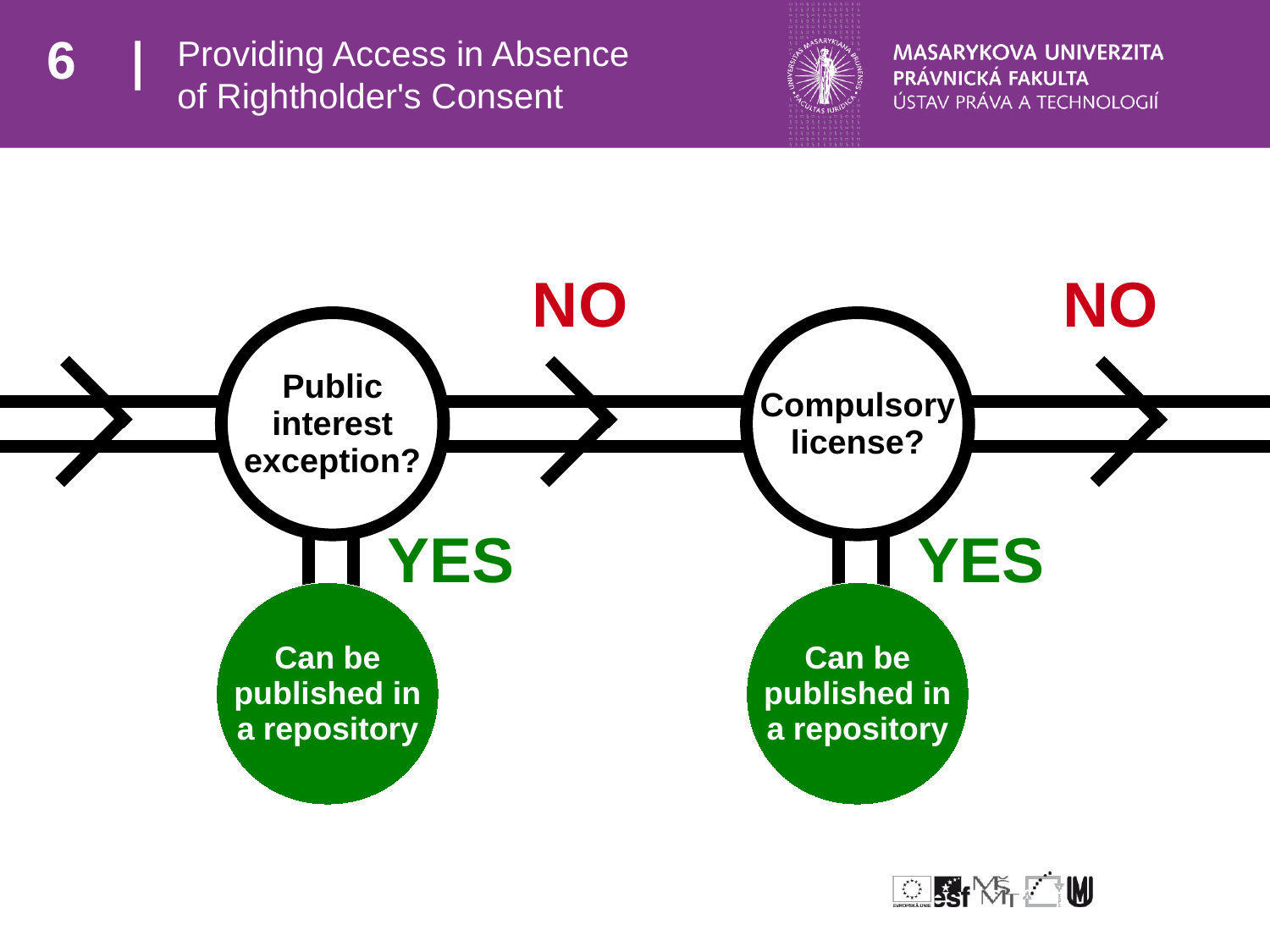





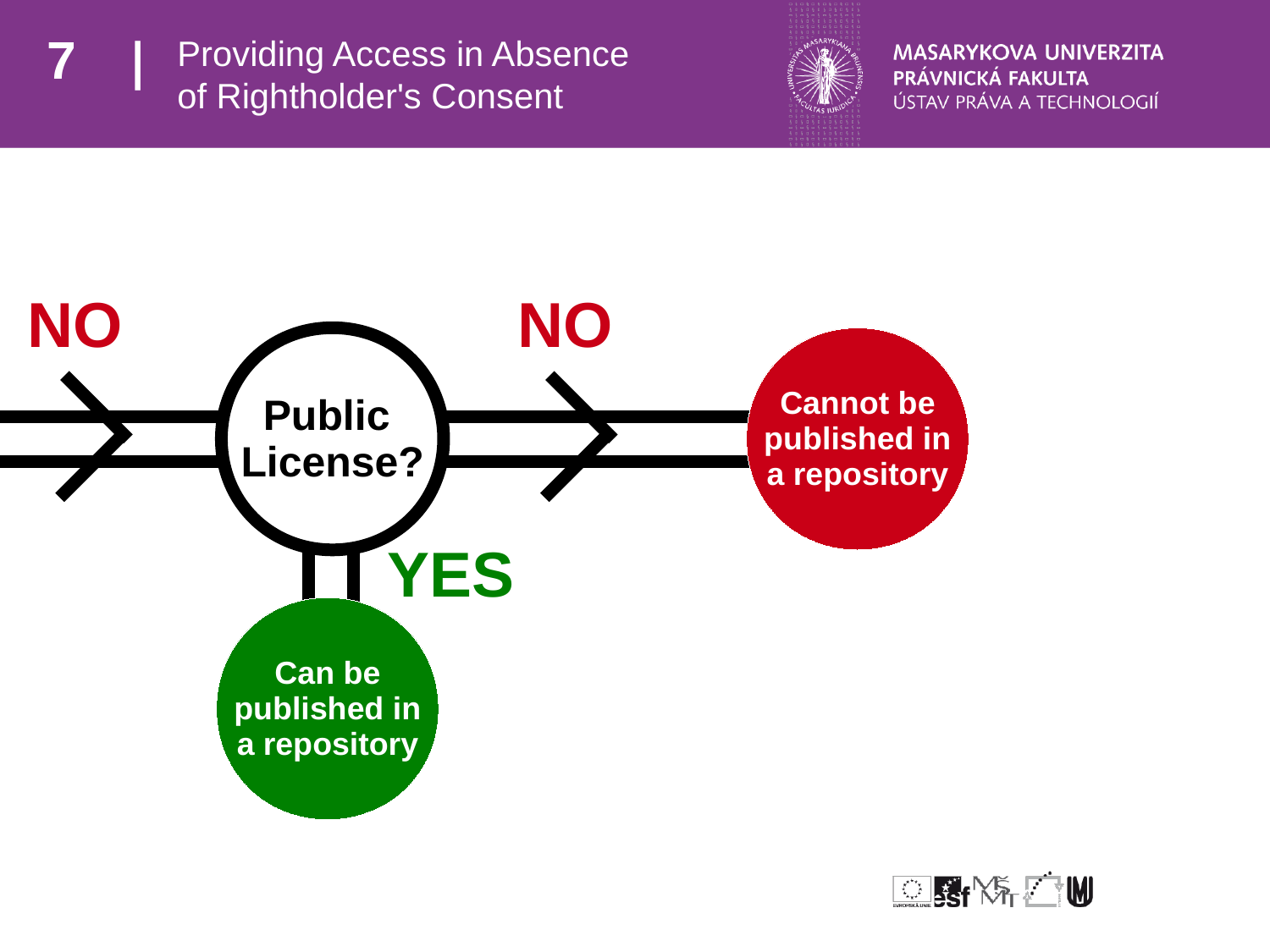

Publishing Grey Literature in On-Line Repositories

# **Providing Access with Rightholder's Consent**

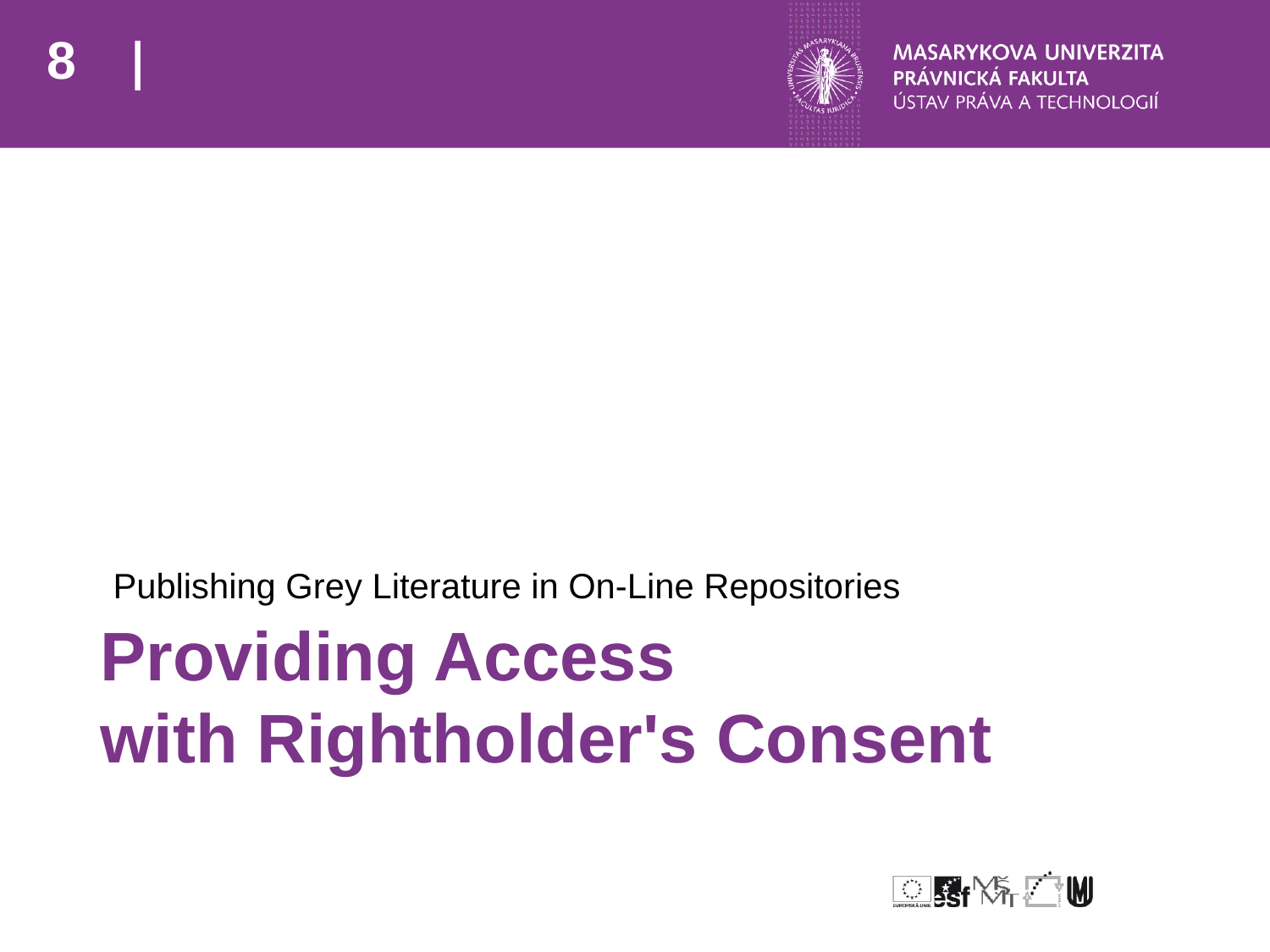



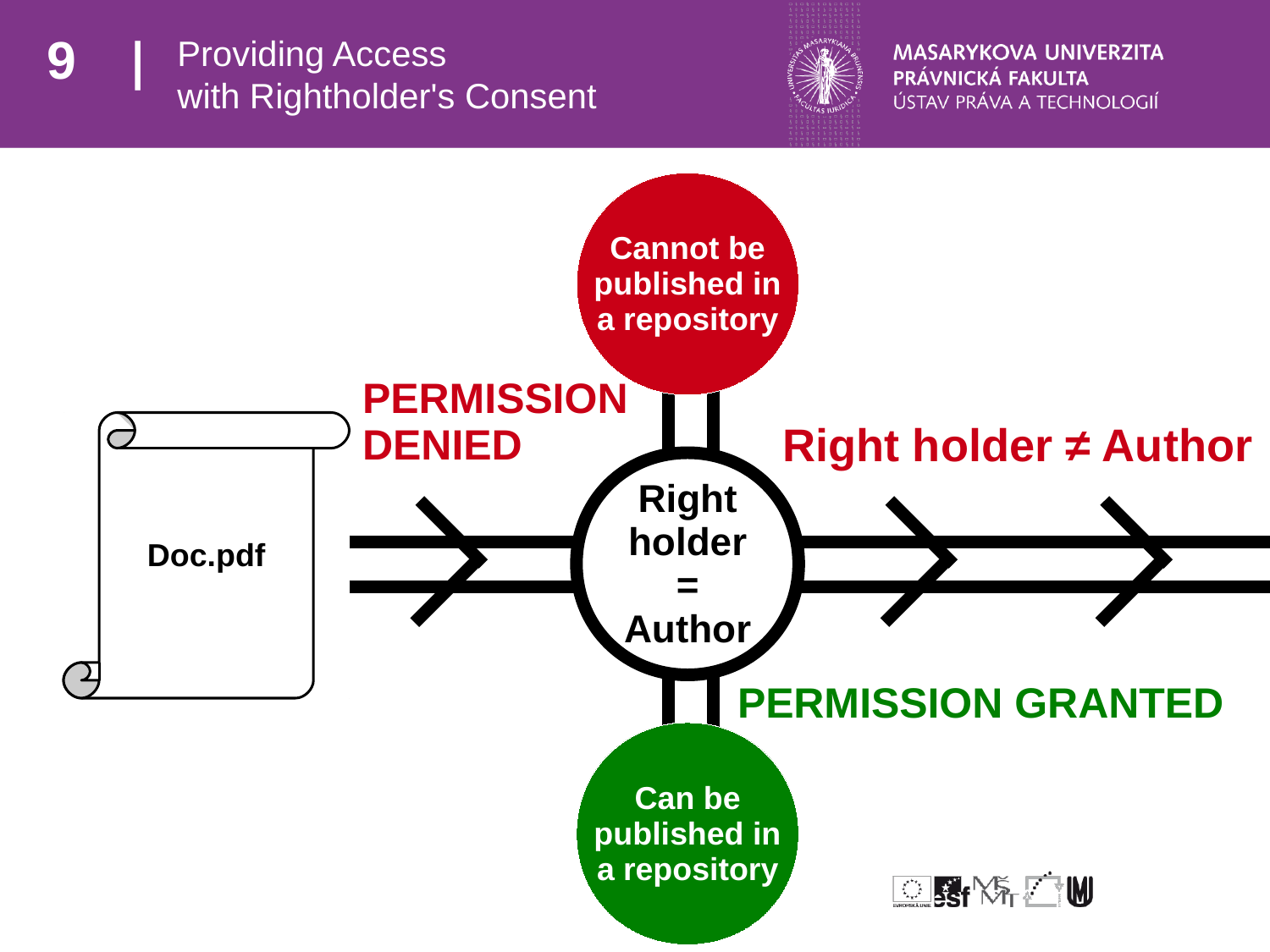#### 10 | Providing Access with Rightholder's Consent



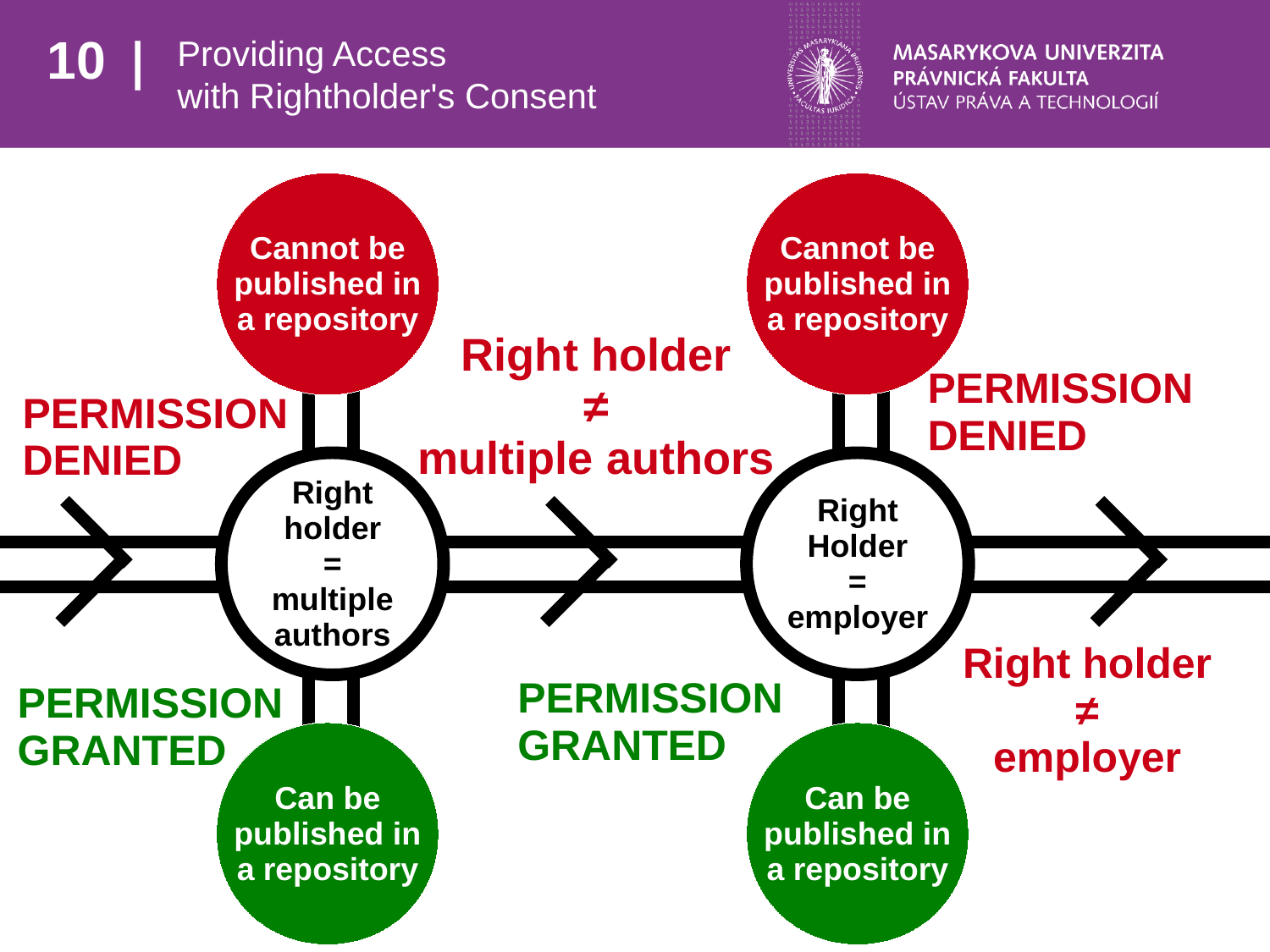